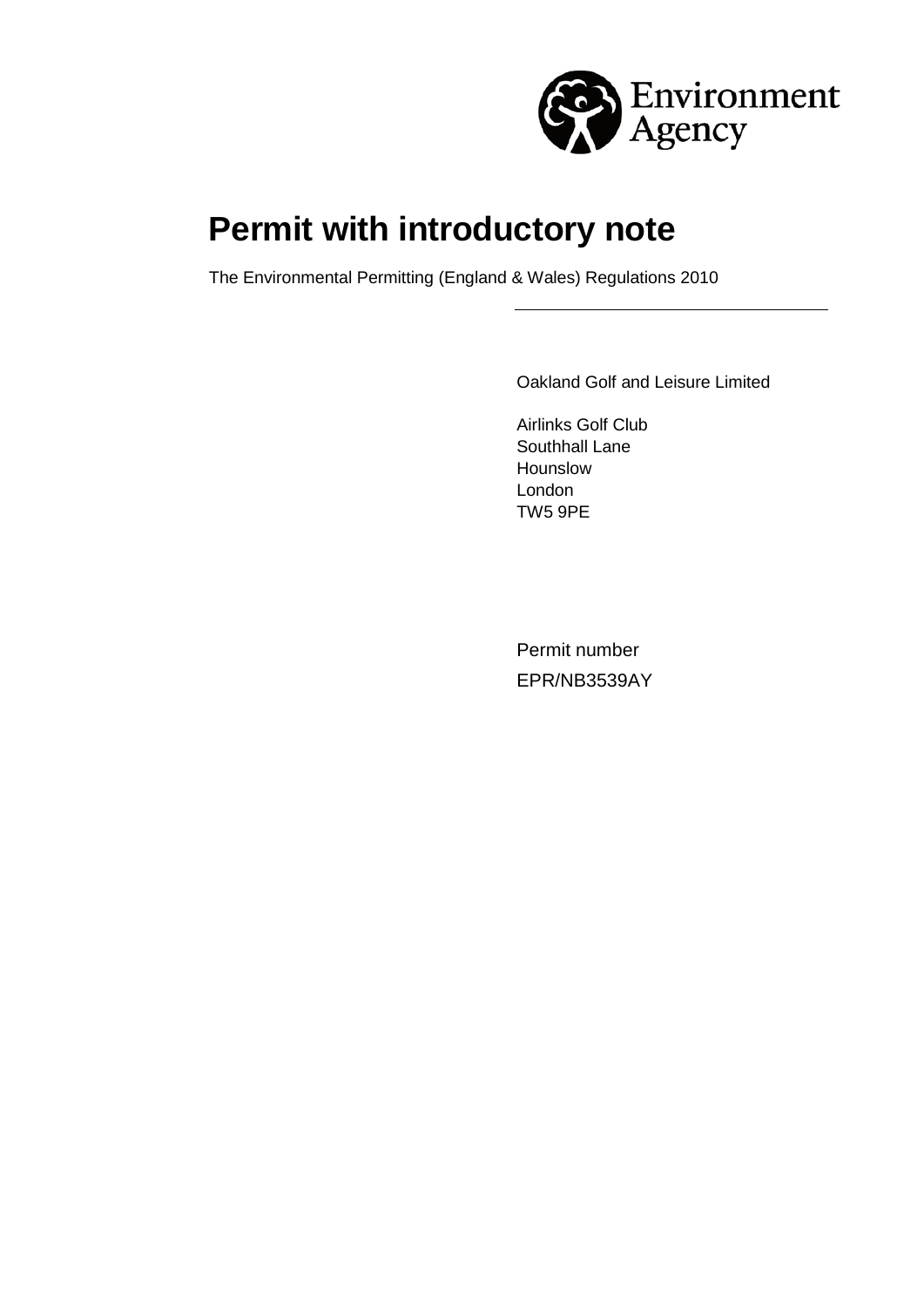# **Airlinks Golf Club Permit Number EPR/NB3539AY**

### **Introductory note**

### *This introductory note does not form a part of the permit*

The main features of the permit are as follows.

This environmental permit is for use of waste in construction as a recovery activity to undertake landscaping, remodelling and installation of a surface water harvesting system at Airlinks Golf Club. The landscaping and remodelling will include mounding, raising and bunding to profile the ground of the tees, greens, pathways, bunkers and the addition of netting.

This environmental permit allows the operator to store and subsequently use waste in the construction of the Airlinks Golf Club. This environmental permit is for the recovery of waste only and does not apply to any activities involving disposal. Permitted wastes do not include hazardous wastes. The total quantity of waste that can be stored and subsequently used at the site under this permit shall not exceed 871,076 tonnes. The permit does not permit the burning of any wastes, either in the open, inside buildings or in any form of incinerator.

Groundwater and sub surface gas emissions from the site will be monitored and control levels set as part of this permit to ensure ongoing protection of the environment and human health.

The status log of the permit sets out the permitting history, including any changes to the permit reference number.

| <b>Status Log of the permit</b>  |                                           |                                                                                                                                                 |  |  |
|----------------------------------|-------------------------------------------|-------------------------------------------------------------------------------------------------------------------------------------------------|--|--|
| Detail                           | <b>Date</b>                               | <b>Comments</b>                                                                                                                                 |  |  |
| Application<br>EPR/NB3539AY/A001 | Duly made<br>05/08/2013                   | Application for a<br>deposit for recovery<br>activity permit.                                                                                   |  |  |
| Additional information received  | Schedule 5<br><b>Notice</b><br>02/10/2013 | Response to a<br>request for<br>additional<br>information on gas<br>monitoring,<br>groundwater<br>monitoring and<br>waste acceptance<br>limits. |  |  |
| Additional information received  | Schedule 5<br><b>Notice</b><br>16/10/2013 | Response to a<br>request for further<br>details on waste<br>acceptance.                                                                         |  |  |
| Additional information received  | 24/10/2013                                | Confirmation of<br>topsoil tonnages to<br>be accepted on site<br>and identity of<br>perimeter boreholes.                                        |  |  |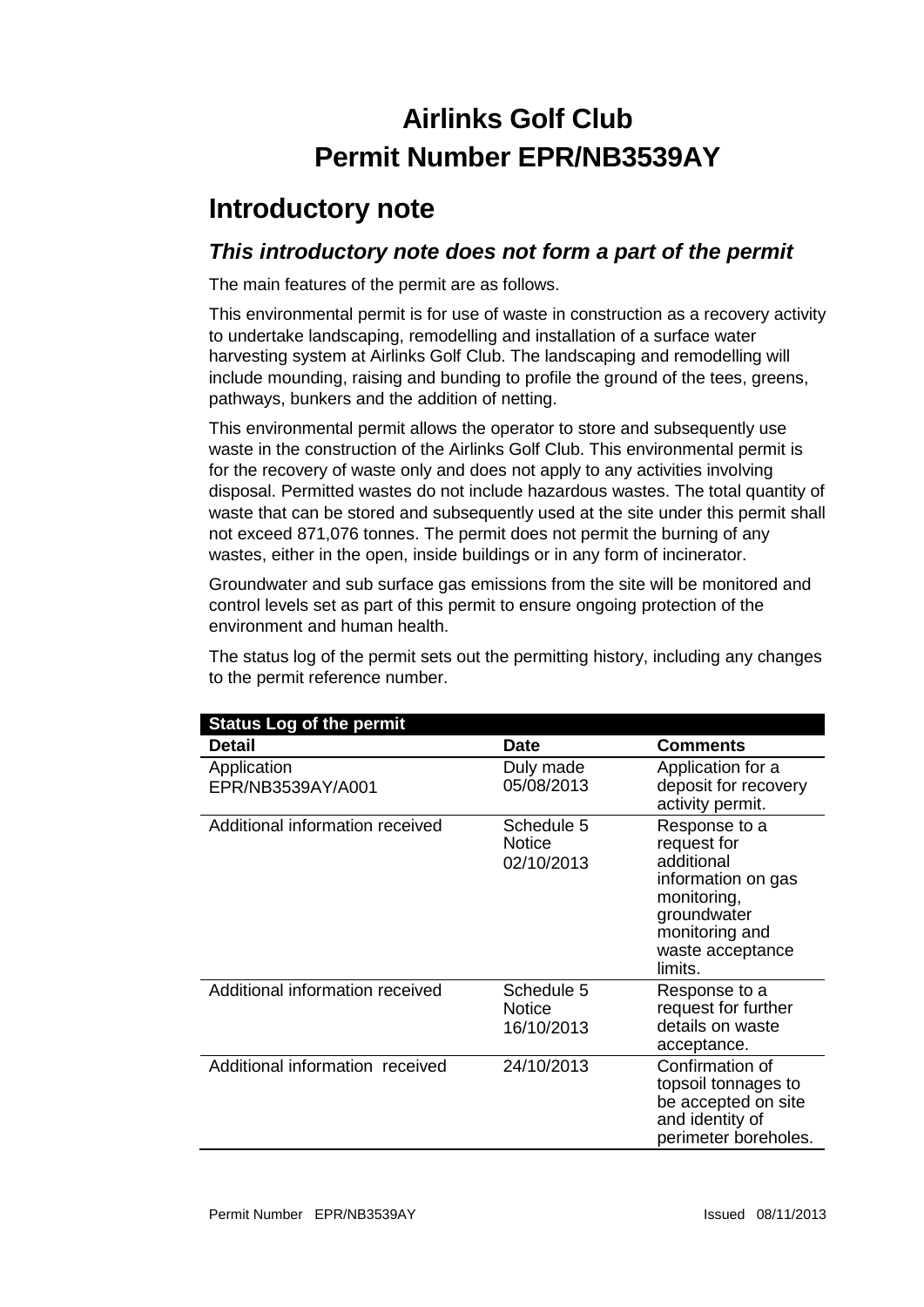| <b>Status Log of the permit</b> |             |                                                      |  |  |
|---------------------------------|-------------|------------------------------------------------------|--|--|
| <b>Detail</b>                   | <b>Date</b> | <b>Comments</b>                                      |  |  |
| Permit determined               | 08/11/2013  | Permit issued to<br>Oakland Golf and<br>Leisure Ltd. |  |  |

End of Introductory Note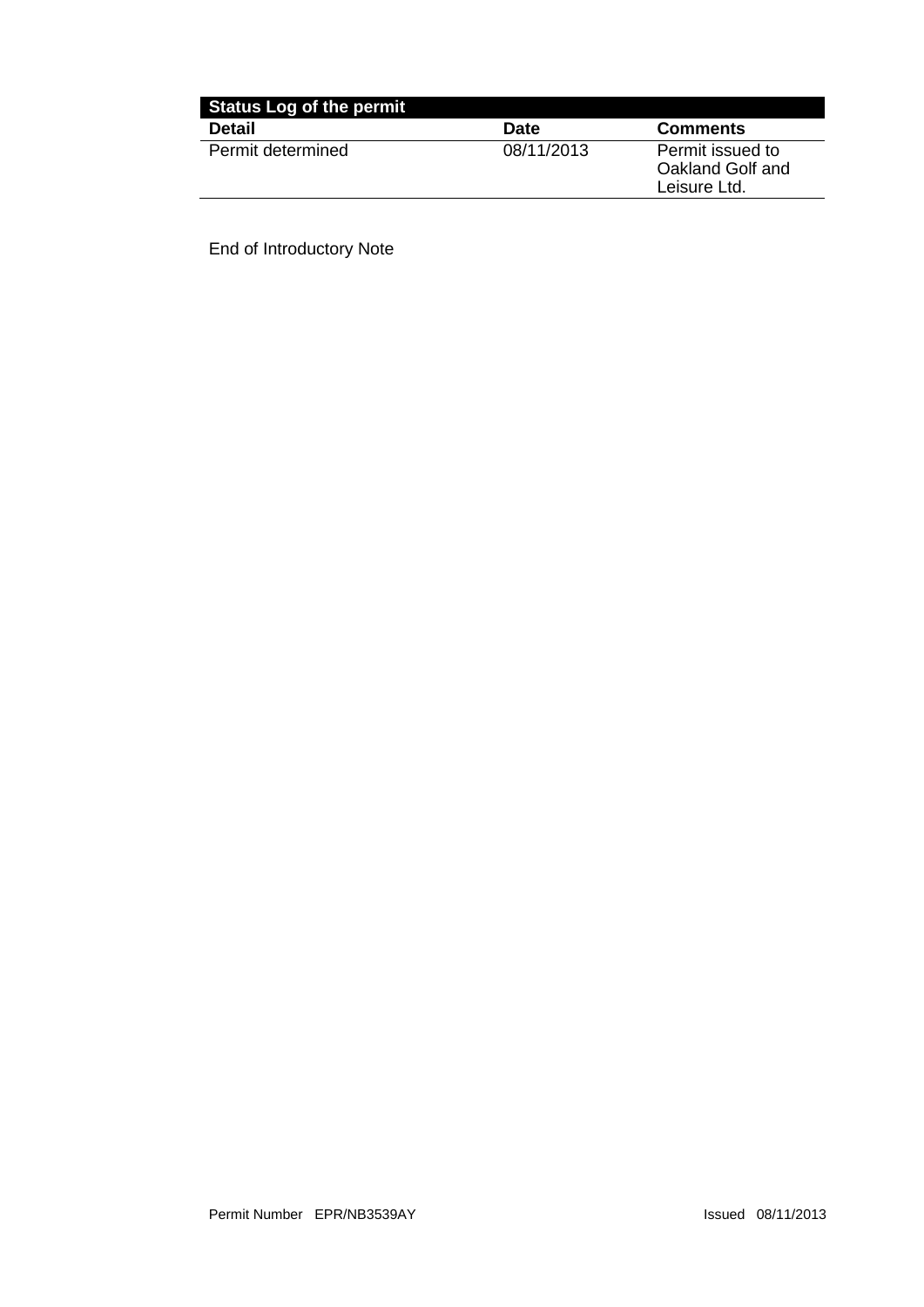## **Permit**

The Environmental Permitting (England and Wales) Regulations 2010

#### **Permit number EPR/NB3539AY**

The Environment Agency hereby authorises, under regulation 13 of the Environmental Permitting (England and Wales) Regulations 2010

#### **Oakland Golf and Leisure Limited** ("the operator"),

whose registered office is

**37 Warren Street London W1T 6AD**

company registration number **07006297**

to operate waste operations at

**Airlinks Golf Club Southhall Lane Hounslow London TW5 9PE**

to the extent authorised by and subject to the conditions of this permit.

| Name                    | Date       |
|-------------------------|------------|
| <b>Tracey E Pollard</b> | 08/11/2013 |

Authorised on behalf of the Environment Agency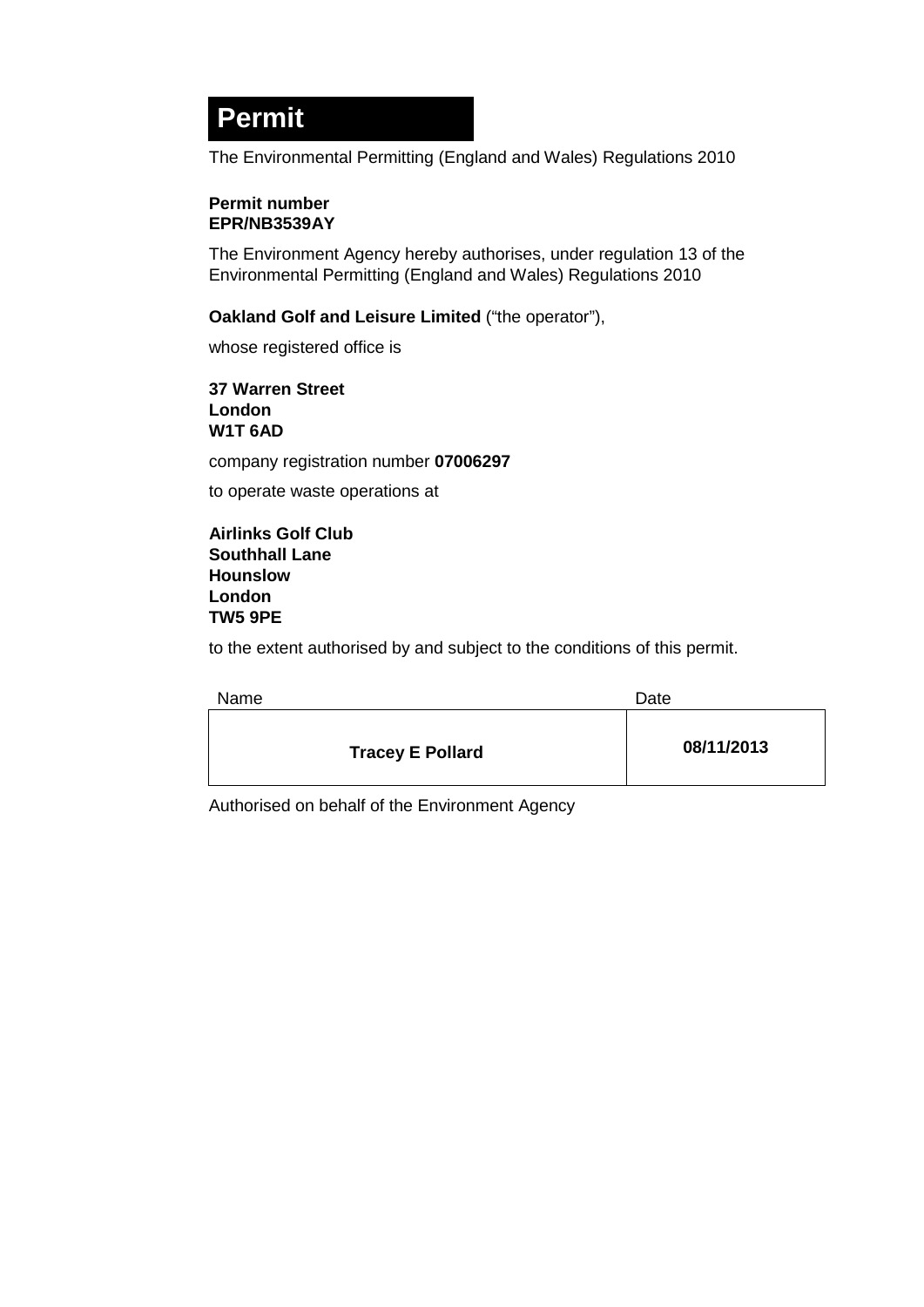## **Conditions**

### **1 Management**

### **1.1 General management**

- 1.1.1 The operator shall manage and operate the activities:
	- (a) in accordance with a written management system that identifies and minimises risks of pollution, including those arising from operations, maintenance, accidents, incidents, non-conformances, closure and those drawn to the attention of the operator as a result of complaints; and
	- (b) using sufficient competent persons and resources.
- 1.1.2 Records demonstrating compliance with condition 1.1.1 shall be maintained.
- 1.1.3 Any person having duties that are or may be affected by the matters set out in this permit shall have convenient access to a copy of it kept at or near the place where those duties are carried out.
- 1.1.4 The operator shall comply with the requirements of an approved competence scheme.

#### **1.2 Avoidance, recovery and disposal of wastes produced by the activities**

- 1.2.1 The operator shall take appropriate measures to ensure that:
	- (a) the waste hierarchy referred to in Article 4 of the Waste Framework Directive is applied to the generation of waste by the activities; and
	- (b) any waste generated by the activities is treated in accordance with the waste hierarchy referred to in Article 4 of the Waste Framework Directive; and
	- (c) where disposal is necessary, this is undertaken in a manner which minimises its impact on the environment.
- 1.2.2 The operator shall review and record at least every four years whether changes to those measures should be made and take any further appropriate measures identified by a review.

## **2 Operations**

### **2.1 Permitted activities**

2.1.1 The operator is only authorised to carry out the activities specified in schedule 1 table S1.1 (the "activities").

#### **2.2 The site**

2.2.1 The activities shall not extend beyond the site, being the land shown edged in green on the site plan at schedule 7 to this permit.

### **2.3 Operating techniques**

2.3.1 (a) The activities shall, subject to the conditions of this permit, be operated using the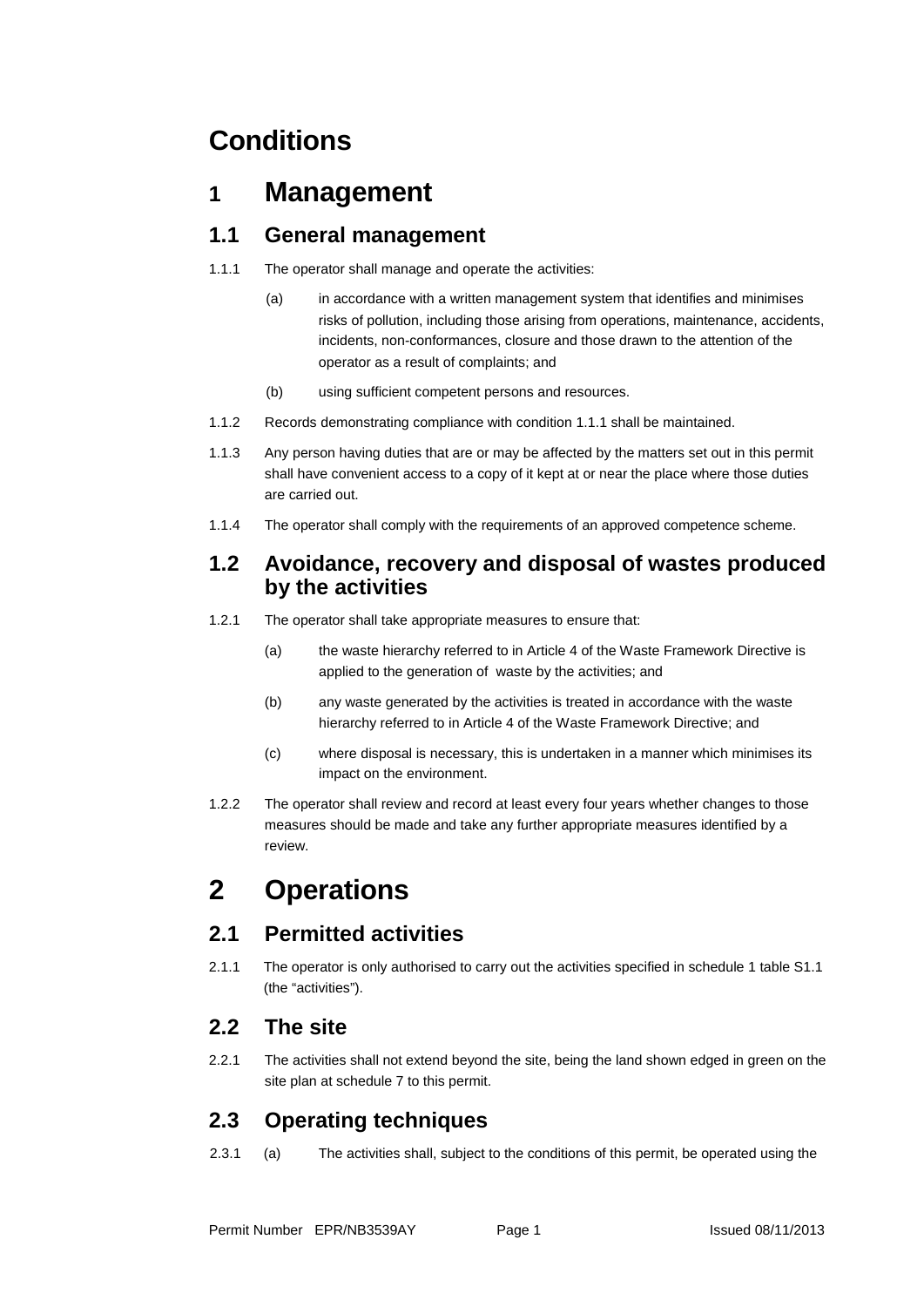techniques and in the manner described in the documentation specified in schedule 1, table S1.2, unless otherwise agreed in writing by the Environment Agency.

- (b) If notified by the Environment Agency that the activities are giving rise to pollution, the operator shall submit to the Environment Agency for approval within the period specified, a revision of any plan or other documentation ("plan") specified in schedule 1, table S1.2 or otherwise required under this permit which identifies and minimises the risks of pollution relevant to that plan , and shall implement the approved revised plan in place of the original from the date of approval, unless otherwise agreed in writing by the Environment Agency.
- 2.3.2 Waste shall only be accepted if:
	- (a) it is of a type and quantity listed in schedule 2 table S2.1 and S2.2
	- (b) it conforms to the description in the documentation supplied by the producer and holder.
- 2.3.3 No waste shall be accepted for disposal at the site.

### **2.4. Pre-operational conditions**

2.4.1. The activities shall not be brought into operation until the measures specified in schedule1 table S1.3A have been completed.

### **3 Emissions and monitoring**

#### **3.1 Emissions of substances not controlled by emission limits**

- 3.1.1 Emissions of substances not controlled by emission limits (excluding odour) shall not cause pollution. The operator shall not be taken to have breached this condition if appropriate measures, including, but not limited to, those specified in any approved emissions management plan, have been taken to prevent or where that is not practicable, to minimise, those emissions.
- 3.1.2 The operator shall:
	- (a) if notified by the Environment Agency that the activities are giving rise to pollution, submit to the Environment Agency for approval within the period specified, an emissions management plan which identifies and minimises the risks of pollution from emissions of substances not controlled by emission limits;
	- (b) implement the approved emissions management plan, from the date of approval, unless otherwise agreed in writing by the Environment Agency.

### **3.2 Odour**

- 3.2.1 Emissions from the activities shall be free from odour at levels likely to cause pollution outside the site, as perceived by an authorised officer of the Environment Agency, unless the operator has used appropriate measures, including, but not limited to, those specified in any approved odour management plan, to prevent or where that is not practicable to minimise the odour.
- 3.2.2 The operator shall: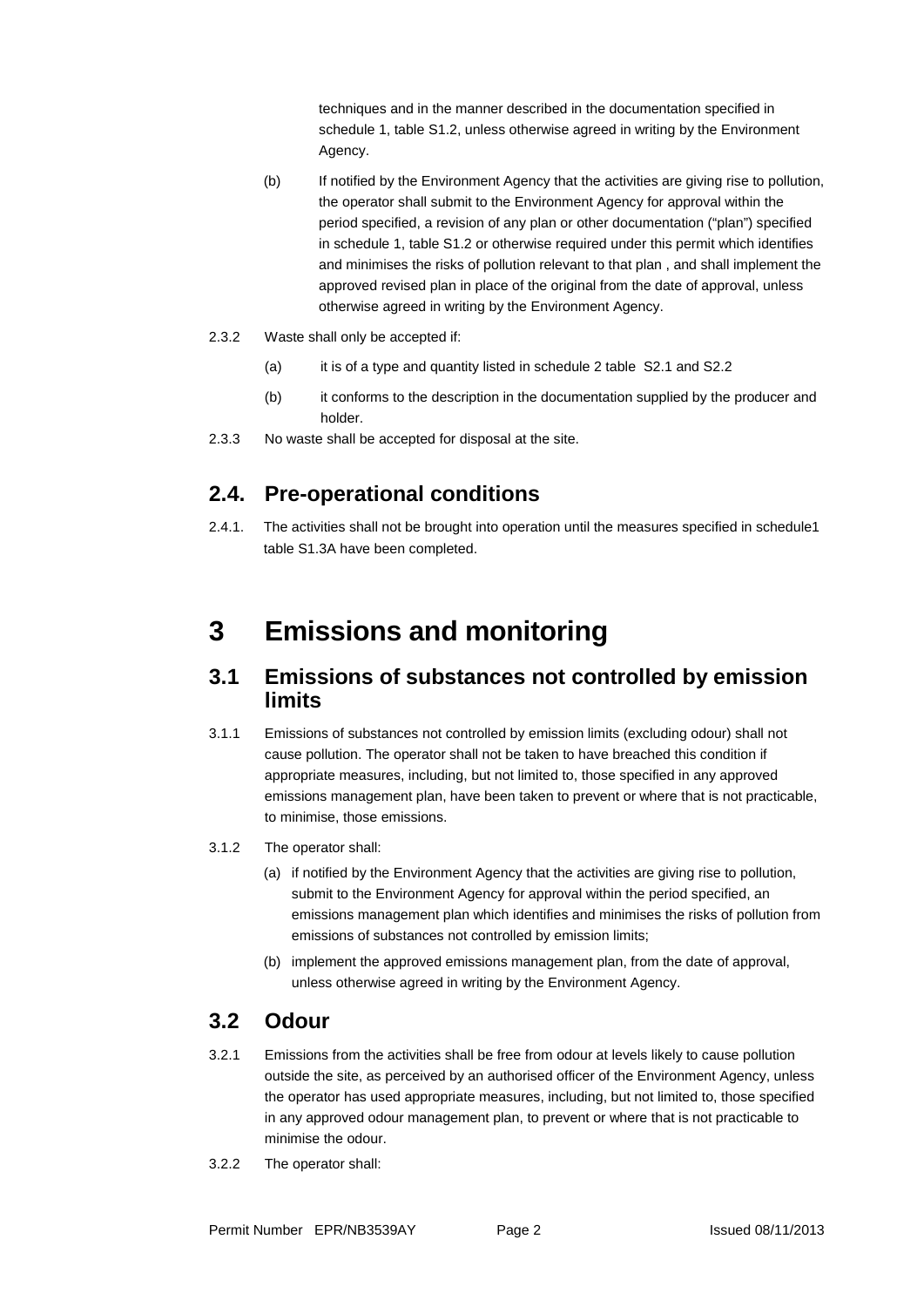- (a) if notified by the Environment Agency that the activities are giving rise to pollution outside the site due to odour, submit to the Environment Agency for approval within the period specified, an odour management plan which identifies and minimises the risks of pollution from odour;
- (b) implement the approved odour management plan, from the date of approval, unless otherwise agreed in writing by the Environment Agency.

#### **3.3 Noise and vibration**

- 3.3.1 Emissions from the activities shall be free from noise and vibration at levels likely to cause pollution outside the site, as perceived by an authorised officer of the Environment Agency, unless the operator has used appropriate measures, including, but not limited to, those specified in any approved noise and vibration management plan to prevent or where that is not practicable to minimise the noise and vibration.
- 3.3.2 The operator shall:
	- (a) if notified by the Environment Agency that the activities are giving rise to pollution outside the site due to noise and vibration, submit to the Environment Agency for approval within the period specified, a noise and vibration management plan which identifies and minimises the risks of pollution from noise and vibration;
	- (b) implement the approved noise and vibration management plan, from the date of approval, unless otherwise agreed in writing by the Environment Agency.

### **3.4 Monitoring**

- 3.4.1 The operator shall, unless otherwise agreed in writing by the Environment Agency, undertake the monitoring and any other actions for:
	- (a) Groundwater specified in table S3.1; and
	- (b) Sub-surface gas specified in table S3.2.
- 3.4.2 The operator shall maintain records of all monitoring required by this permit including records of the taking and analysis of samples, instrument measurements (periodic and continual), calibrations, examinations, tests and surveys and any assessment or evaluation made on the basis of such data.
- 3.4.3 Monitoring equipment, techniques, personnel and organisations employed for the emissions monitoring programme and the environmental or other monitoring specified in condition 3.4.1 shall have either MCERTS certification or MCERTS accreditation (as appropriate), where available, unless otherwise agreed in writing by the Environment Agency.
- 3.4.4 Permanent means of access shall be provided to enable sampling/monitoring to be carried out in relation to the emission points specified in schedule 3 tables S3.1 and S3.2 unless otherwise agreed in writing by the Environment Agency.

### **4 Information**

#### **4.1 Records**

- 4.1.1 All records required to be made by this permit shall:
	- (a) be legible;
	- (b) be made as soon as reasonably practicable;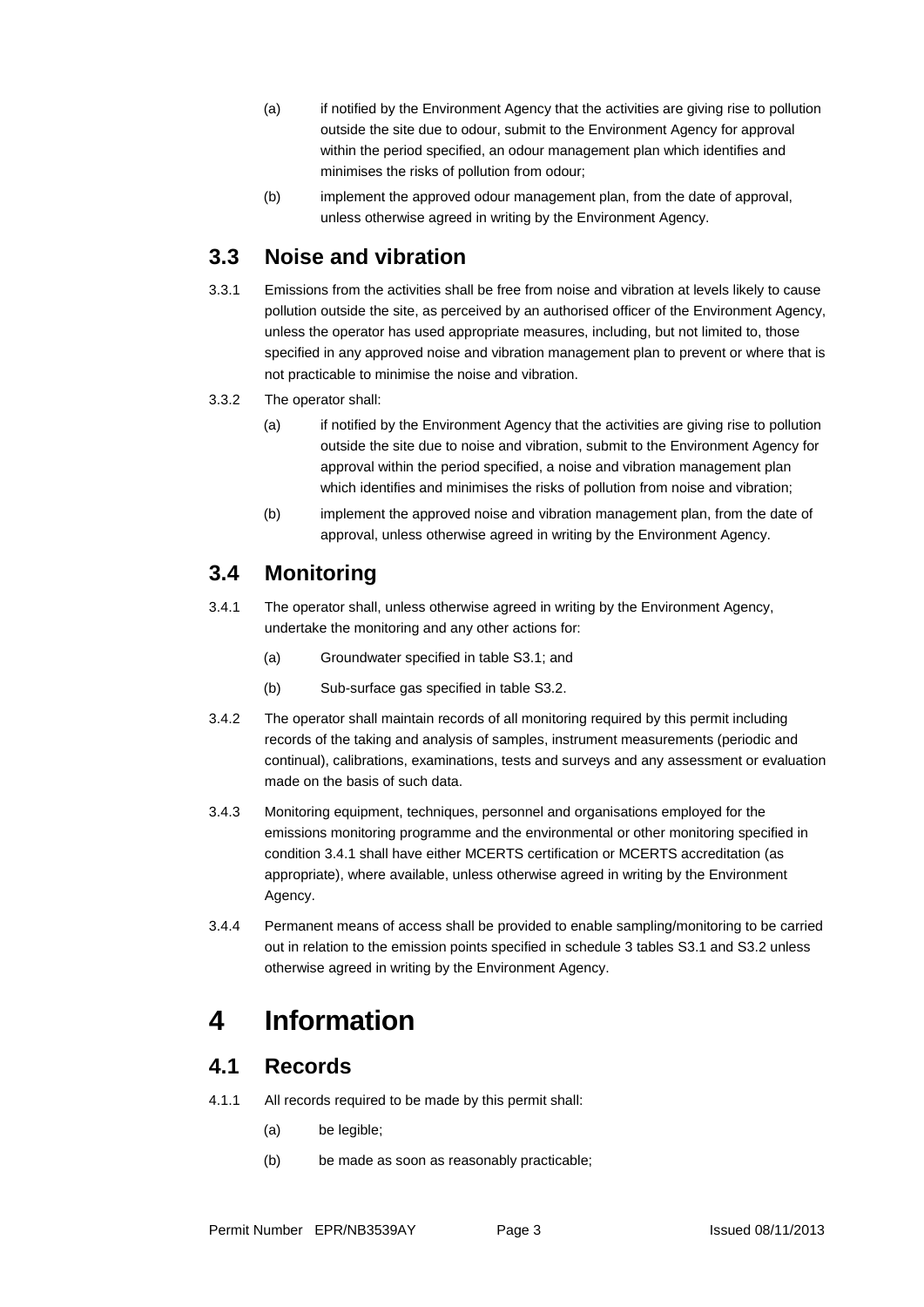- (c) if amended, be amended in such a way that the original and any subsequent amendments remain legible, or are capable of retrieval; and
- (d) be retained, unless otherwise agreed in writing by the Environment Agency, for at least 6 years from the date when the records were made, or in the case of the following records until permit surrender:
	- (i) off-site environmental effects; and
	- (ii) matters which affect the condition of the land and groundwater;
	- (iii) the results of groundwater monitoring; and
	- (iv) the results of sub-surface gas monitoring.
- 4.1.2 The operator shall keep on site all records, plans and the management system required to be maintained by this permit, unless otherwise agreed in writing by the Environment Agency.

#### **4.2 Reporting**

- 4.2.1 The operator shall send all reports and notifications required by the permit to the Environment Agency using the contact details supplied in writing by the Environment Agency.
- 4.2.2 Within one month of the end of each quarter, the operator shall submit to the Environment Agency using the form made available for the purpose, the information specified on the form relating to the site and the waste accepted and removed from it during the previous quarter.
- 4.2.3 Within 28 days of the end of the reporting period the operator shall, unless otherwise agreed in writing by the Environment Agency, submit reports of the monitoring and assessment carried out in accordance with the conditions of this permit, as follows:
	- (a) in respect of the parameters and emission points specified in schedule 4 table S4.1;
	- (b) for the reporting periods specified in schedule 4 table S4.1 and using the forms specified in schedule 4 table S4.2 ; and
	- (c) giving the information from such results and assessments as may be required by the forms specified in those tables.

#### **4.3 Notifications**

- 4.3.1 The Environment Agency shall be notified without delay following the detection of:
	- (a) any malfunction, breakdown or failure of equipment or techniques, accident, or emission of a substance not controlled by an emission limit which has caused, is causing or may cause significant pollution;
	- (b) the breach of a limit specified in the permit; or
	- (c) any significant adverse environmental effects.
- 4.3.2 Any information provided under condition 4.3.1 shall be confirmed by sending the information listed in schedule 5 to this permit within the time period specified in that schedule.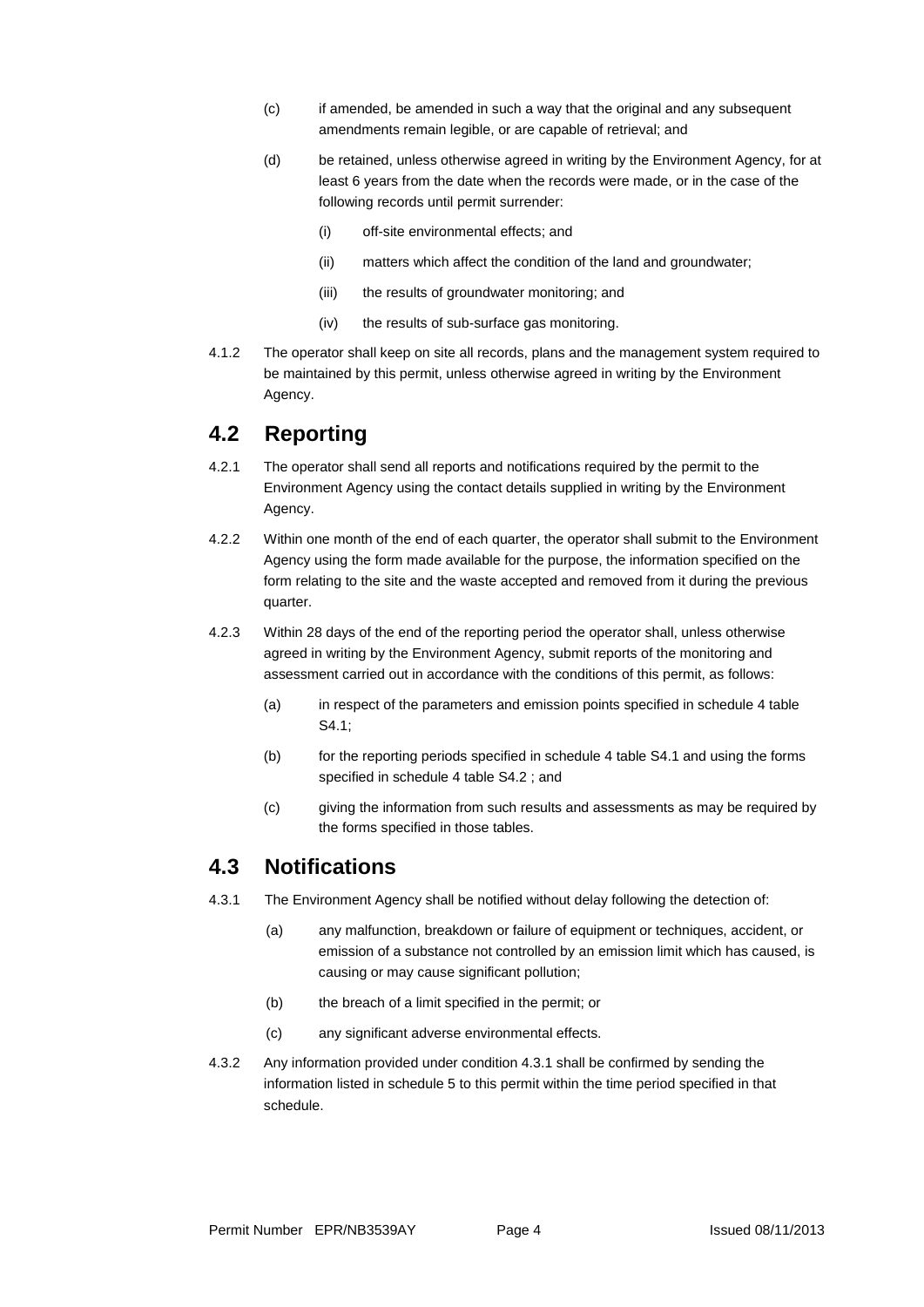- 4.3.3 Where the Environment Agency has requested in writing that it shall be notified when the operator is to undertake monitoring and/or spot sampling, the operator shall inform the Environment Agency when the relevant monitoring and/or spot sampling is to take place. The operator shall provide this information to the Environment Agency at least 14 days before the date the monitoring is to be undertaken.
- 4.3.4 The Environment Agency shall be notified within 14 days of the occurrence of the following matters, except where such disclosure is prohibited by Stock Exchange rules:

Where the operator is a registered company:

- (a) any change in the operator's trading name, registered name or registered office address; and
- (b) any steps taken with a view to the operator going into administration, entering into a company voluntary arrangement or being wound up.

Where the operator is a corporate body other than a registered company:

- (a) any change in the operator's name or address; and
- (b) any steps taken with a view to the dissolution of the operator.
- 4.3.5 Where the operator proposes to make a change in the nature or functioning, or an extension of the activities, which may have consequences for the environment and the change is not otherwise the subject of an application for approval under the Regulations or this permit:
	- (a) the Environment Agency shall be notified at least 14 days before making the change; and
	- (b) the notification shall contain a description of the proposed change in operation.

#### **4.4 Interpretation**

- 4.4.1 In this permit the expressions listed in schedule 6 shall have the meaning given in that schedule.
- 4.4.2 In this permit references to reports and notifications mean written reports and notifications, except where reference is made to notification being made "without delay", in which case it may be provided by telephone.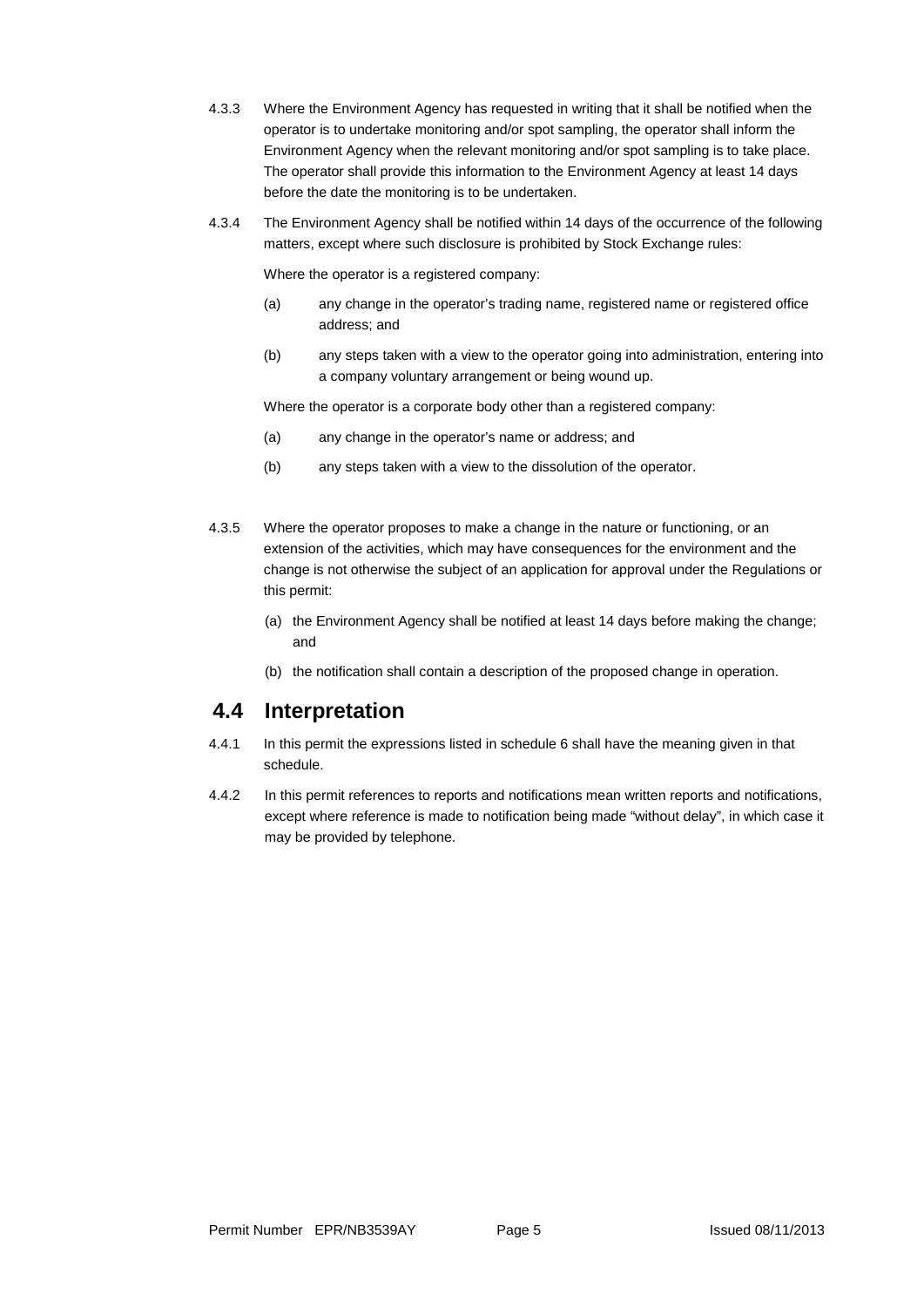# **Schedule 1 - Operations**

| <b>Table S1.1 activities</b>                                                             |                                                                                                                                                                                                                                                                                      |  |  |
|------------------------------------------------------------------------------------------|--------------------------------------------------------------------------------------------------------------------------------------------------------------------------------------------------------------------------------------------------------------------------------------|--|--|
| <b>Description of activities</b>                                                         | <b>Limits of activities</b>                                                                                                                                                                                                                                                          |  |  |
| R13: Storage of wastes pending any of the<br>operations numbered R3 and R5               | Secure storage and use of wastes listed in table S2.1<br>and S2.2 for the purposes of construction work as<br>detailed in the approved waste recovery plan.                                                                                                                          |  |  |
| <b>R3:</b> Recycling/reclamation of organic<br>substances which are not used as solvents | The activities shall not be carried out other than in<br>accordance with the approved waste recovery plan.                                                                                                                                                                           |  |  |
| <b>R5:</b> Recycling or reclamation of other inorganic<br>materials                      | On completion of the construction work a survey of<br>final waste levels relative to Ordnance Datum shall be<br>submitted to the Environment Agency within one<br>month.                                                                                                             |  |  |
|                                                                                          | Deposit of inert waste listed Table S2.1 will be in<br>accordance with the operators waste acceptance<br>criteria for inert waste detailed in the approved waste<br>recovery plan.                                                                                                   |  |  |
|                                                                                          | Deposit of non-inert waste listed Table S2.2 will be in<br>accordance with the operators waste acceptance<br>criteria for non- inert waste detailed in the approved<br>waste recovery plan and Information Submission for<br>Section 5 Notice document reference<br>36578/001/10021. |  |  |

|                                                      | <b>Table S1.2 Operating techniques</b>                                                                                                                                                                                                                                                                                                         |                      |  |  |  |
|------------------------------------------------------|------------------------------------------------------------------------------------------------------------------------------------------------------------------------------------------------------------------------------------------------------------------------------------------------------------------------------------------------|----------------------|--|--|--|
| <b>Description</b>                                   | <b>Parts</b>                                                                                                                                                                                                                                                                                                                                   | <b>Date Received</b> |  |  |  |
| Application                                          | Application response to Part B4 of the application form,<br>Table 3a - technical standards.                                                                                                                                                                                                                                                    | 05/08/2013           |  |  |  |
| Application                                          | Approved waste recovery plan documents as detailed in<br>the approval letter dated 01 August 2013, in response to<br>question 1c of Part B4 of the application form – Deposit for<br>recovery purposes.                                                                                                                                        |                      |  |  |  |
|                                                      | Section 9 of the waste recovery plan is excluded from the<br>operating techniques. Approved wastes contaminants<br>thresholds have been accepted in accordance to<br>Information submission for Section 5 Notice document<br>reference: 36578/001/10012 and Information submission<br>for Section 5 Notice document reference: 36578/001/10021 |                      |  |  |  |
| Application                                          | H1 Risk Assessment document Ref: 36578/002/9859                                                                                                                                                                                                                                                                                                | 05/08/2013           |  |  |  |
| Application                                          | Soil Management Strategy document Ref: 36578/002/9860<br>dated August 2013.                                                                                                                                                                                                                                                                    | 05/08/2013           |  |  |  |
| Response to<br>Schedule 5 Notice<br>dated 02/10/2013 | Information submission for Section 5 Notice document<br>reference: 36578/001/10012.                                                                                                                                                                                                                                                            | 07/10/2013           |  |  |  |
|                                                      | Maximum recorded values identified in the Operational<br>Maintenance Plan (OMP) reference: BMW2047E/03V2<br>cannot be represented as trigger levels. Groundwater<br>trigger levels are to be approved in accordance to pre-<br>operational condition No.3 in Schedule 1 Table S1.3A.                                                           |                      |  |  |  |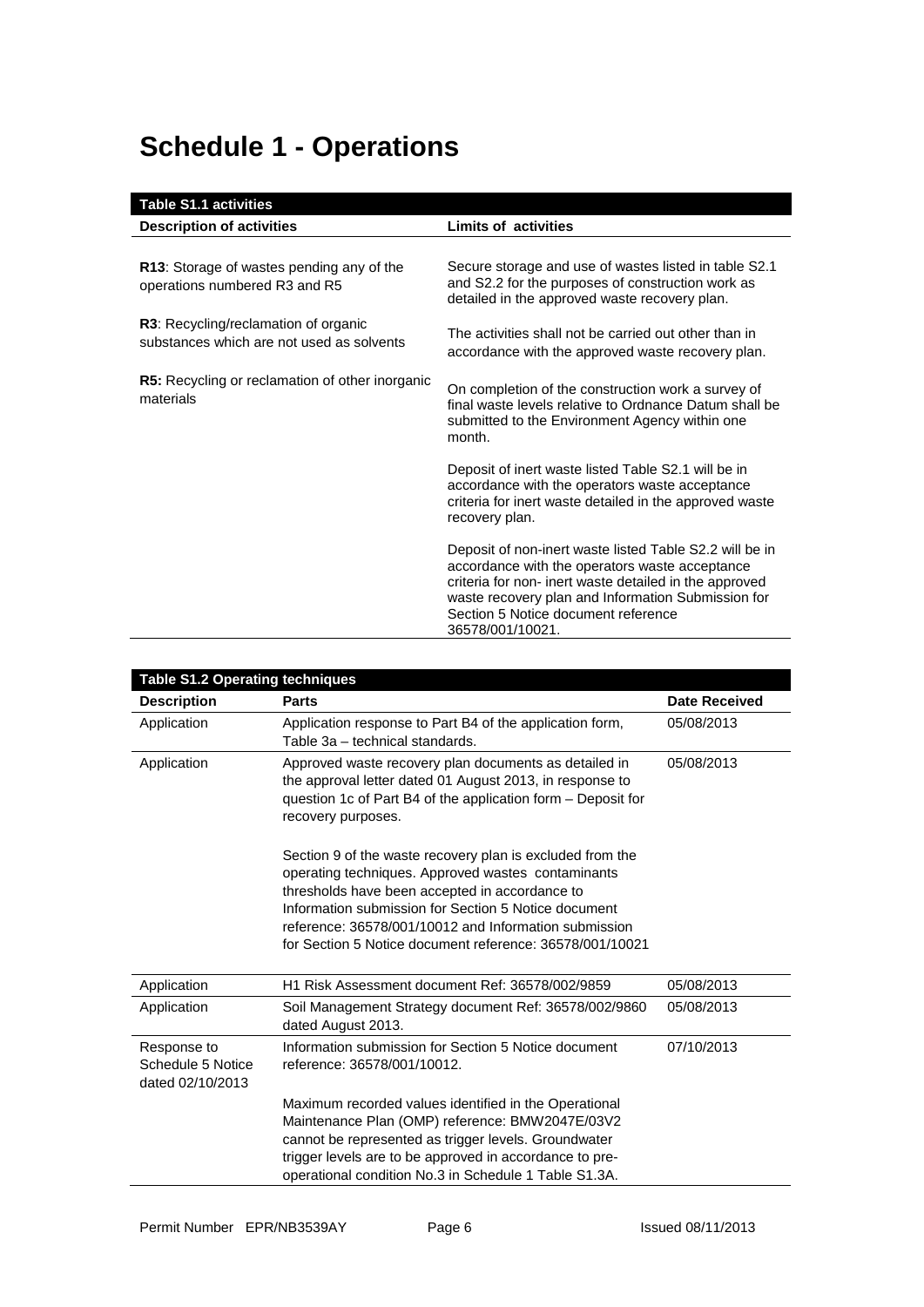| <b>Table S1.2 Operating techniques</b>               |                                                                                    |                      |  |  |
|------------------------------------------------------|------------------------------------------------------------------------------------|----------------------|--|--|
| <b>Description</b>                                   | Parts                                                                              | <b>Date Received</b> |  |  |
| Response to<br>Schedule 5 Notice<br>dated 16/10/2013 | Information submission for Section 5 Notice document<br>reference: 36578/001/10021 | 22/10/2013           |  |  |
| Additional<br>information                            | Response email to confirm topsoil tonnages and identity of<br>perimeter boreholes. | 24/10/2013           |  |  |

| Table S1.3A Pre-operational measures |                                                                                                                                                                                                                                                                              |  |  |  |
|--------------------------------------|------------------------------------------------------------------------------------------------------------------------------------------------------------------------------------------------------------------------------------------------------------------------------|--|--|--|
| <b>Reference</b>                     | <b>Pre-operational measures</b>                                                                                                                                                                                                                                              |  |  |  |
| PO <sub>1</sub>                      | Prior to any waste deposit, the Operator shall submit to the Environment Agency for its<br>agreement in writing, action limits for methane and carbon dioxide in peripheral boreholes<br>BH6, BH8, BH9, BH12, BH18, BHA and BHD.                                             |  |  |  |
| PO <sub>2</sub>                      | Prior to any waste deposit, the Operator shall submit to the Environment Agency for its<br>agreement in writing, action limits for ammoniacal nitrogen and boron to be applied to<br>boreholes BH6, BH8, BH9, BH12, BH18, BHA and BHD.                                       |  |  |  |
| PO <sub>3</sub>                      | The Operator shall submit to the Environment Agency, for its agreement in writing a<br>Groundwater Management Plan which will include proposed groundwater trigger levels.                                                                                                   |  |  |  |
| PO <sub>4</sub>                      | Prior to any waste deposit, the Operator shall submit to the Environment Agency, for its<br>agreement in writing, an action plan which will be implemented in the event of an<br>exceedence of any of the action limits proposed under pre-operational condition 1, 2 and 3. |  |  |  |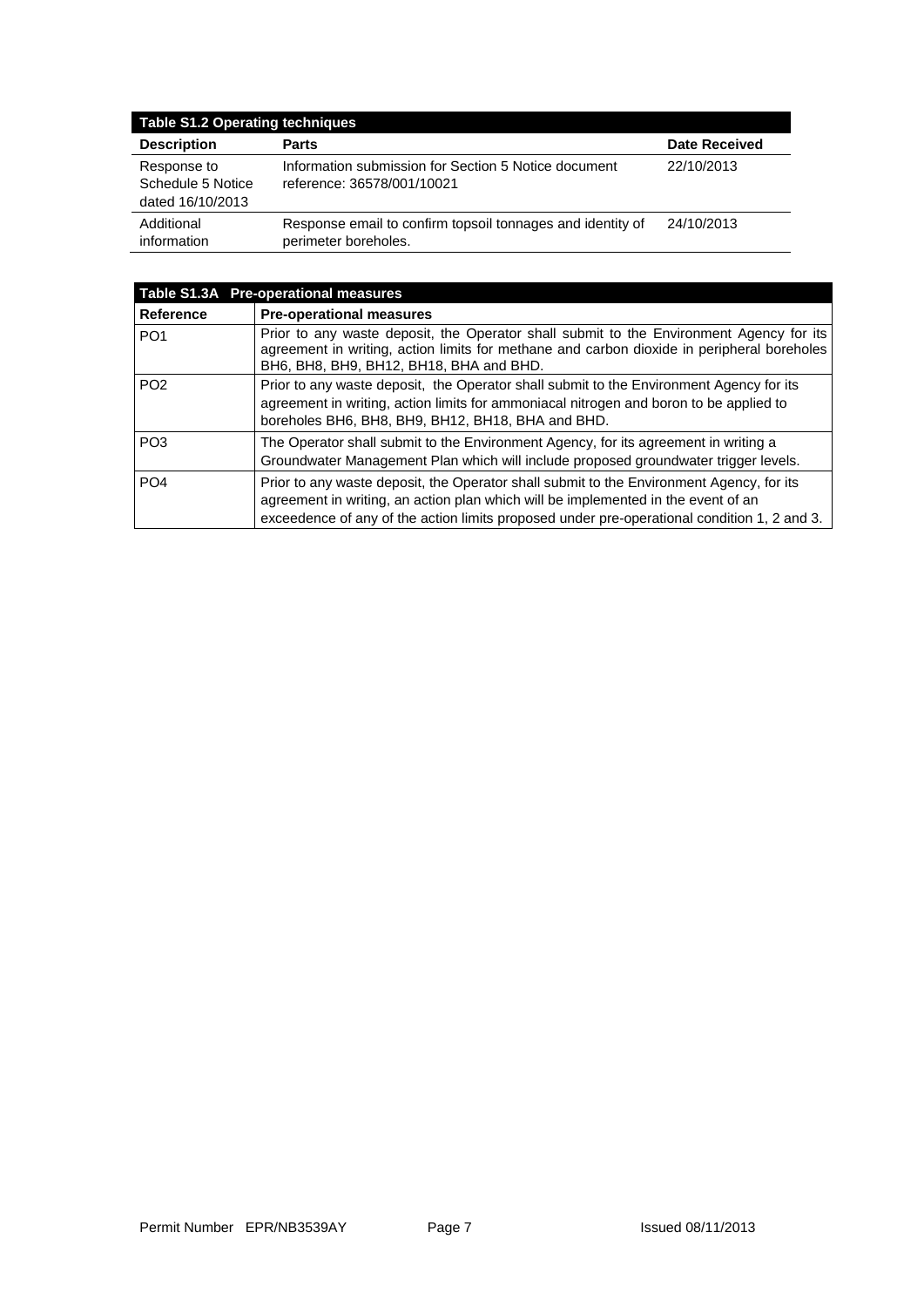# **Schedule 2 - List of permitted wastes**

#### **Table S2.1 Inert Waste types**

#### **Maximum Quantities**

The total quantity of waste accepted at the site shall not exceed 756,688 tonnes.

#### **Exclusions**

Wastes having any of the following characteristics shall not be accepted:

- Consisting solely or mainly of dusts, powders or loose fibres
- Hazardous wastes
- Wastes in liquid form

| Waste Code | <b>Description</b>                                                                                                                                   |
|------------|------------------------------------------------------------------------------------------------------------------------------------------------------|
| 17         | <b>CONSTRUCTION AND DEMOLITION WASTES (INCLUDING EXCAVATED SOIL</b><br><b>FROM CONTAMINATED SITES)</b>                                               |
| 1701       | concrete, bricks, tiles and ceramics                                                                                                                 |
| 17 01 01   | concrete                                                                                                                                             |
| 17 01 02   | bricks                                                                                                                                               |
| 17 01 03   | tiles and ceramics                                                                                                                                   |
| 17 01 07   | mixtures of concrete, bricks, tiles and ceramics other than those mentioned in 17 01 06                                                              |
| 1705       | soil (including excavated soil from contaminated sites) stones and dredging<br>spoil                                                                 |
| 17 05 04   | soil and stones including chalk other than those mentioned 17 05 03                                                                                  |
| 20         | MUNICIPAL WASTES (HOUSEHOLD WASTE AND SIMILAR COMMERCIAL,<br>INDUSTRIAL AND INSTITUTIONAL WASTES) INCLUDING SEPARATELY<br><b>COLLECTED FRACTIONS</b> |
| 20 02      | garden and park wastes (including cemetery waste)                                                                                                    |
| 20 02 02   | soil and stones                                                                                                                                      |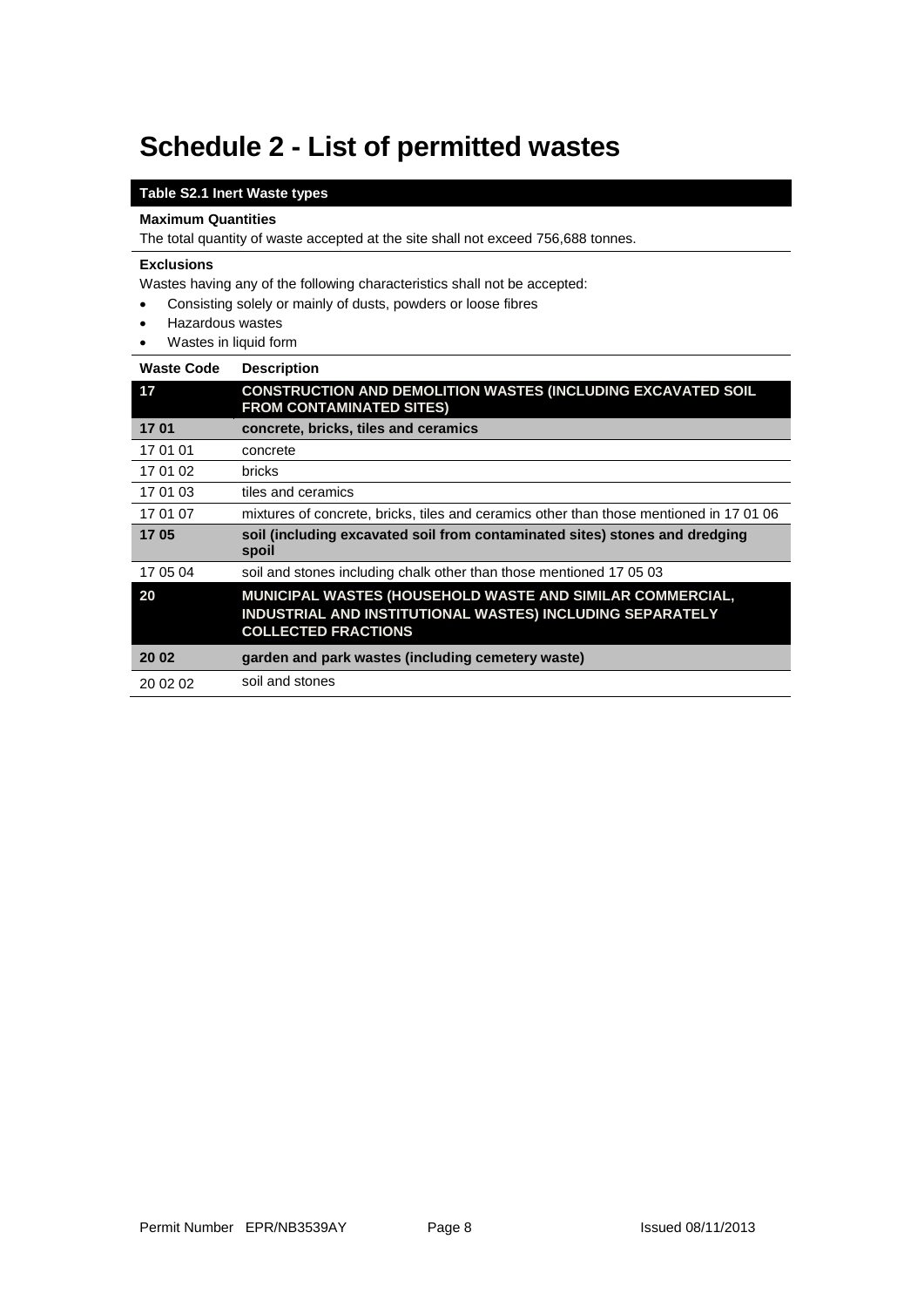#### **Table S2.2Non - Inert Waste types**

#### **Maximum Quantities**

The total quantity of waste accepted at the site shall be less than 114,388 tonnes.

#### **Exclusions**

Wastes having any of the following characteristics shall not be accepted:

- Consisting solely or mainly of dusts, powders or loose fibres
- Hazardous wastes
- Wastes in liquid form

#### **Waste Code Description**

| 01       | <b>WASTES RESULTING FROM EXPLORATION, MINING, QUARRYING AND</b><br>PHYSICAL AND CHEMICAL TREATMENT OF MINEARALS                                                      |  |  |
|----------|----------------------------------------------------------------------------------------------------------------------------------------------------------------------|--|--|
| 01 01    | waste from mineral excavation                                                                                                                                        |  |  |
| 01 01 02 | waste from non-metalliferous excavation                                                                                                                              |  |  |
| 01 04    | wastes from physical and chemical processing of non-metalliferous minerals                                                                                           |  |  |
| 01 04 08 | waste gravel and crushed rocks other than those mentioned in 01 04 07                                                                                                |  |  |
| 01 04 09 | waste sand and clays                                                                                                                                                 |  |  |
| 10       | <b>WASTES FROM THERMAL PROCESSES</b>                                                                                                                                 |  |  |
| 10 12    | waste from manufacture of ceramic goods, bricks, tiles and construction<br>products                                                                                  |  |  |
| 10 12 08 | waste ceramics, bricks, tiles and construction products (after thermal processing)                                                                                   |  |  |
| 19       | WASTES FROM WASTE MANAGEMENT FACILITIES, OFF SITE WASTE WATER<br>TREATMENT PLANTS AND PREPARATION OF WATER INTENDED FOR HUMAN<br><b>CONSUMPTION/INDUSTRIAL WASTE</b> |  |  |
| 19 13    | wastes from soil and groundwater                                                                                                                                     |  |  |
| 19 13 02 | solid wastes from soil remediation other than those mentioned in 19 13 01                                                                                            |  |  |
|          |                                                                                                                                                                      |  |  |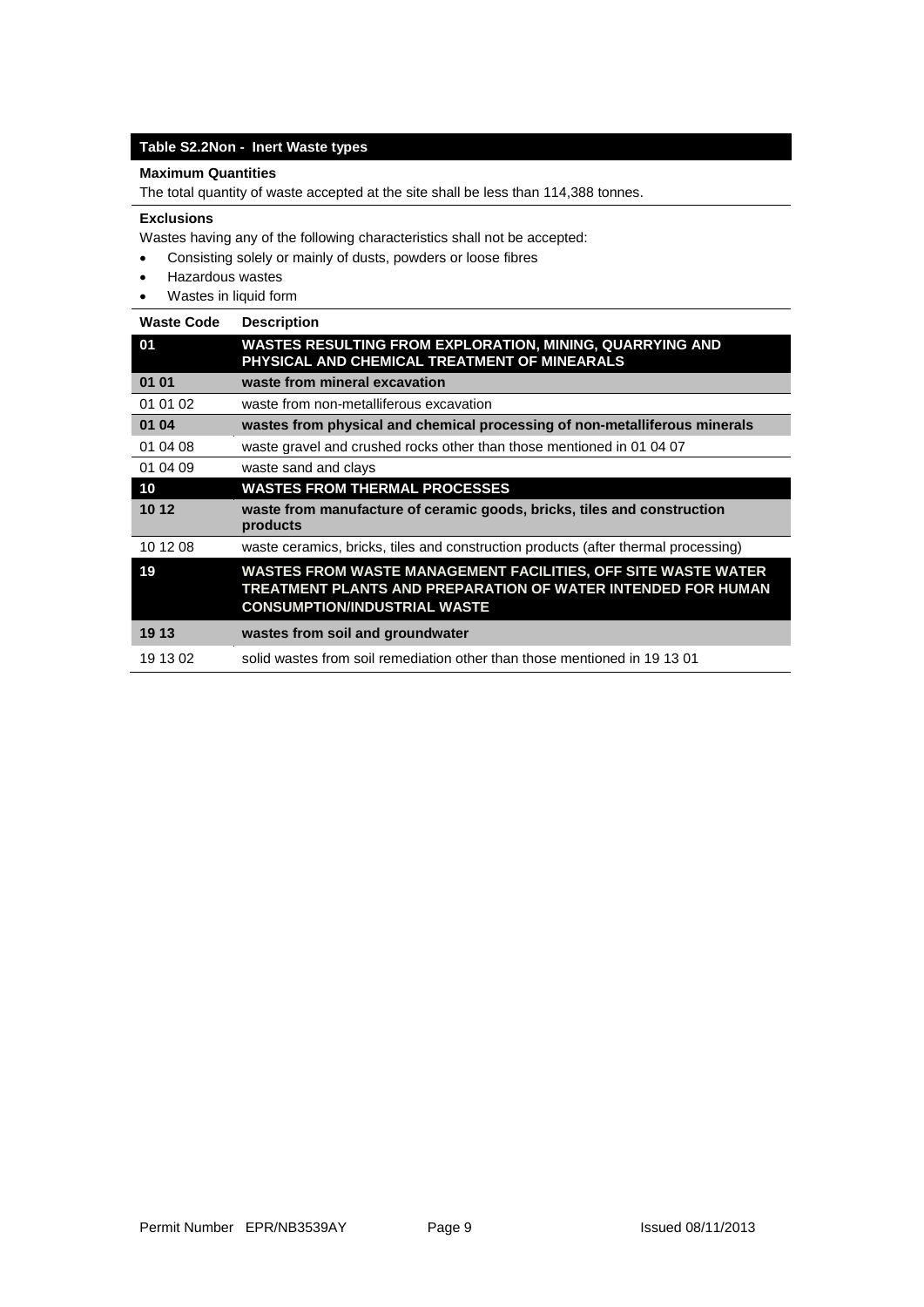# **Schedule 3 – Emissions and monitoring**

| Table S3.1 Trigger levels for emissions into groundwater and monitoring requirements |                                        |                               |                                   |                                |                                                                                              |
|--------------------------------------------------------------------------------------|----------------------------------------|-------------------------------|-----------------------------------|--------------------------------|----------------------------------------------------------------------------------------------|
| <b>Monitoring point</b><br>reference                                                 | <b>Parameter</b>                       | Limit<br>(including)<br>unit) | <b>Reference</b><br><b>Period</b> | <b>Monitoring</b><br>frequency | <b>Monitoring</b><br>standard or<br>method                                                   |
| BH6, BH8, BH9,<br><b>BH12, BH18, BHA</b><br>and BHD.                                 | Ammoniacal<br>nitrogen<br><b>Boron</b> | No $limit1$                   | Spot Sample                       | Quarterly                      | <b>TGN02:</b><br>Monitoring<br>landfill<br>leachate,<br>groundwater<br>and surface<br>water. |

Note 1: Groundwater monitoring action limits and trigger levels as agreed by PO2, PO3 and PO4.

| Table S3.2 Subsurface gas in external monitoring boreholes – limits and monitoring<br>requirements |                           |                                       |                                |                                                          |
|----------------------------------------------------------------------------------------------------|---------------------------|---------------------------------------|--------------------------------|----------------------------------------------------------|
| <b>Monitoring point Ref.</b><br>/description                                                       | <b>Parameter</b>          | Limit<br>(including<br>units)         | <b>Monitoring</b><br>frequency | <b>Monitoring standard</b><br>or method                  |
| BH6, BH8, BH9, BH12,<br>BH18, BHA and BHD.                                                         | Methane<br>Carbon Dioxide | No limit $1$<br>No limit <sup>1</sup> | Monthly                        | TGN03: Guidance on<br>the management of<br>landfill gas. |

Note 1: Sub-surface gas action limits as agreed in PO1and PO4.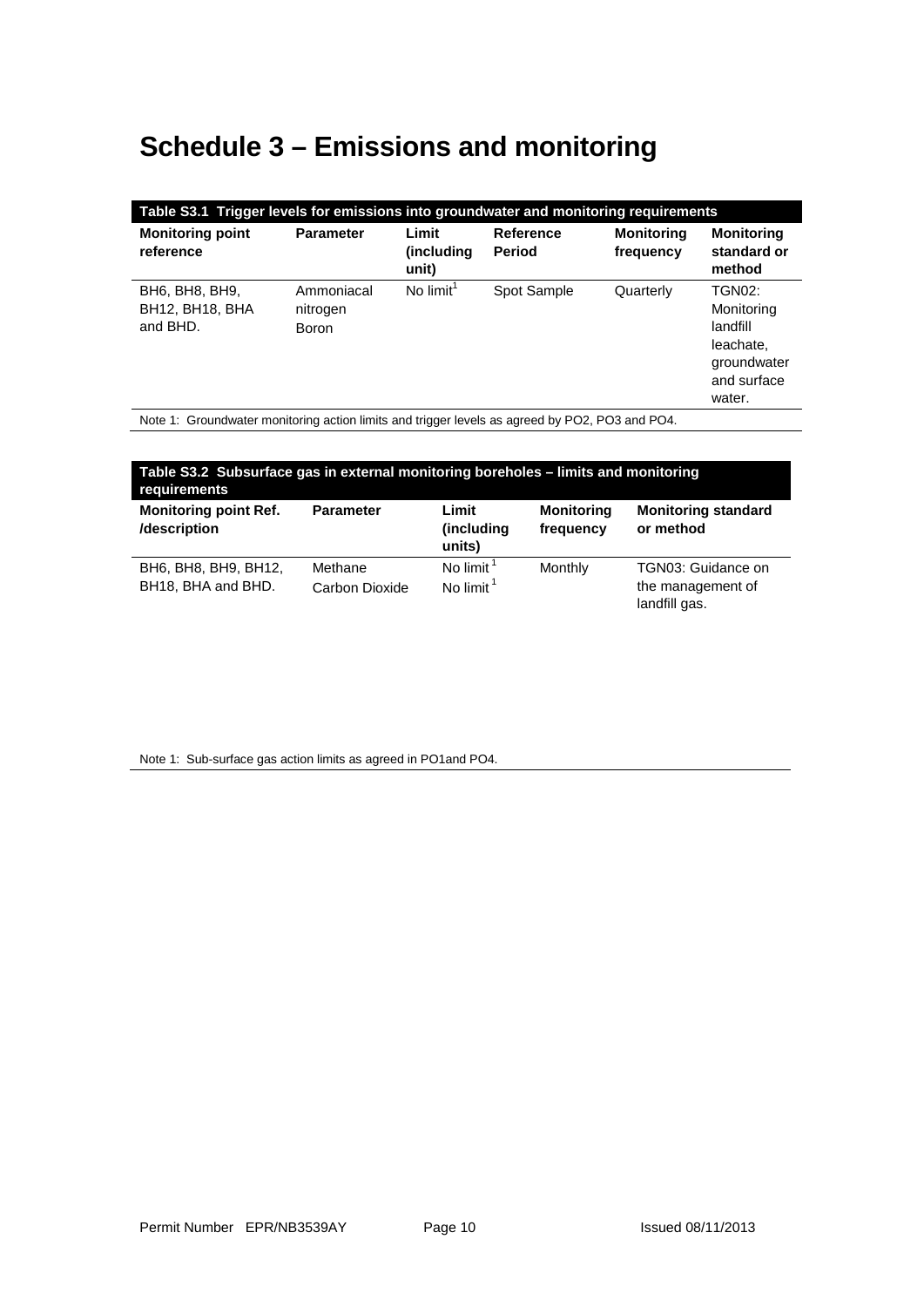# **Schedule 4 - Reporting**

Parameters, for which reports shall be made, in accordance with conditions of this permit, are listed below.

|                                                                | Table S4.1 Reporting of monitoring data                 |                                                                                         |                      |  |  |
|----------------------------------------------------------------|---------------------------------------------------------|-----------------------------------------------------------------------------------------|----------------------|--|--|
| <b>Parameter</b>                                               | <b>Emission or</b><br>monitoring<br>point/reference     | Reporting<br>period                                                                     | <b>Period begins</b> |  |  |
| Groundwater<br>Parameters as required by<br>condition 3.4.1    | As agreed in writing with<br>the Environment<br>Agency. | Quarterly unless<br>otherwise<br>agreed in writing<br>with the<br>Environment<br>Agency | 08/11/2013           |  |  |
| Subsurface gas<br>Parameters as required by<br>condition 3.4.1 | As agreed in writing with<br>the Environment<br>Agency. | Quarterly unless<br>otherwise<br>agreed in writing<br>with the<br>Environment<br>Agency | 08/11/2013           |  |  |

| <b>Table S4.2 Reporting forms</b> |                                                                         |              |
|-----------------------------------|-------------------------------------------------------------------------|--------------|
| Media/parameter                   | <b>Reporting Format</b>                                                 | Date of Form |
| Groundwater                       | Reporting format to be agreed in writing with<br>the Environment Agency | N/A          |
| Sub-surface gas                   | Reporting format to be agreed in writing with<br>the Environment Agency | N/A          |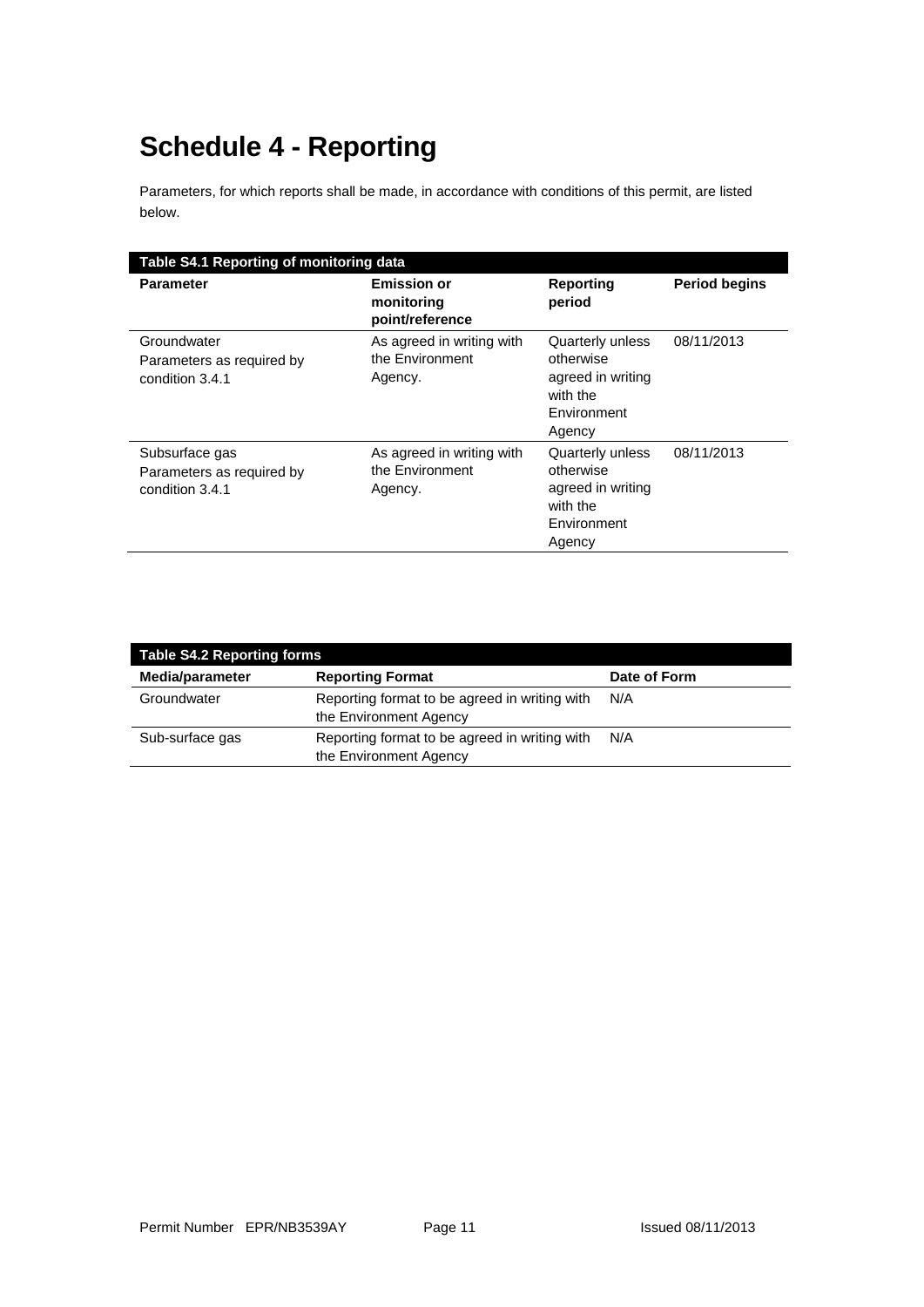## **Schedule 5 - Notification**

This page outlines the information that the operator must provide.

Units of measurement used in information supplied under Part A and B requirements shall be appropriate to the circumstances of the emission. Where appropriate, a comparison should be made of actual emissions and authorised emission limits.

If any information is considered commercially confidential, it should be separated from non-confidential information, supplied on a separate sheet and accompanied by an application for commercial confidentiality under the provisions of the EP Regulations.

#### Part A

| <b>Permit Number</b>           |  |
|--------------------------------|--|
| Name of operator               |  |
| Location of Facility           |  |
|                                |  |
| Time and date of the detection |  |

**(a) Notification requirements for any malfunction, breakdown or failure of equipment or techniques, accident, or emission of a substance not controlled by an emission limit which has caused, is causing or may cause significant pollution**

| To be notified within 24 hours of detection |  |  |
|---------------------------------------------|--|--|
| Date and Time of the event                  |  |  |
| Reference or description of the             |  |  |
| location of the event                       |  |  |
| Description of where any release            |  |  |
| into the environment took place             |  |  |
| Substances(s) potentially                   |  |  |
| released                                    |  |  |
| Best estimate of the quantity or            |  |  |
| rate of release of substances               |  |  |
| Measures taken, or intended to              |  |  |
| be taken, to stop any emission              |  |  |
| Description of the failure or               |  |  |
| accident.                                   |  |  |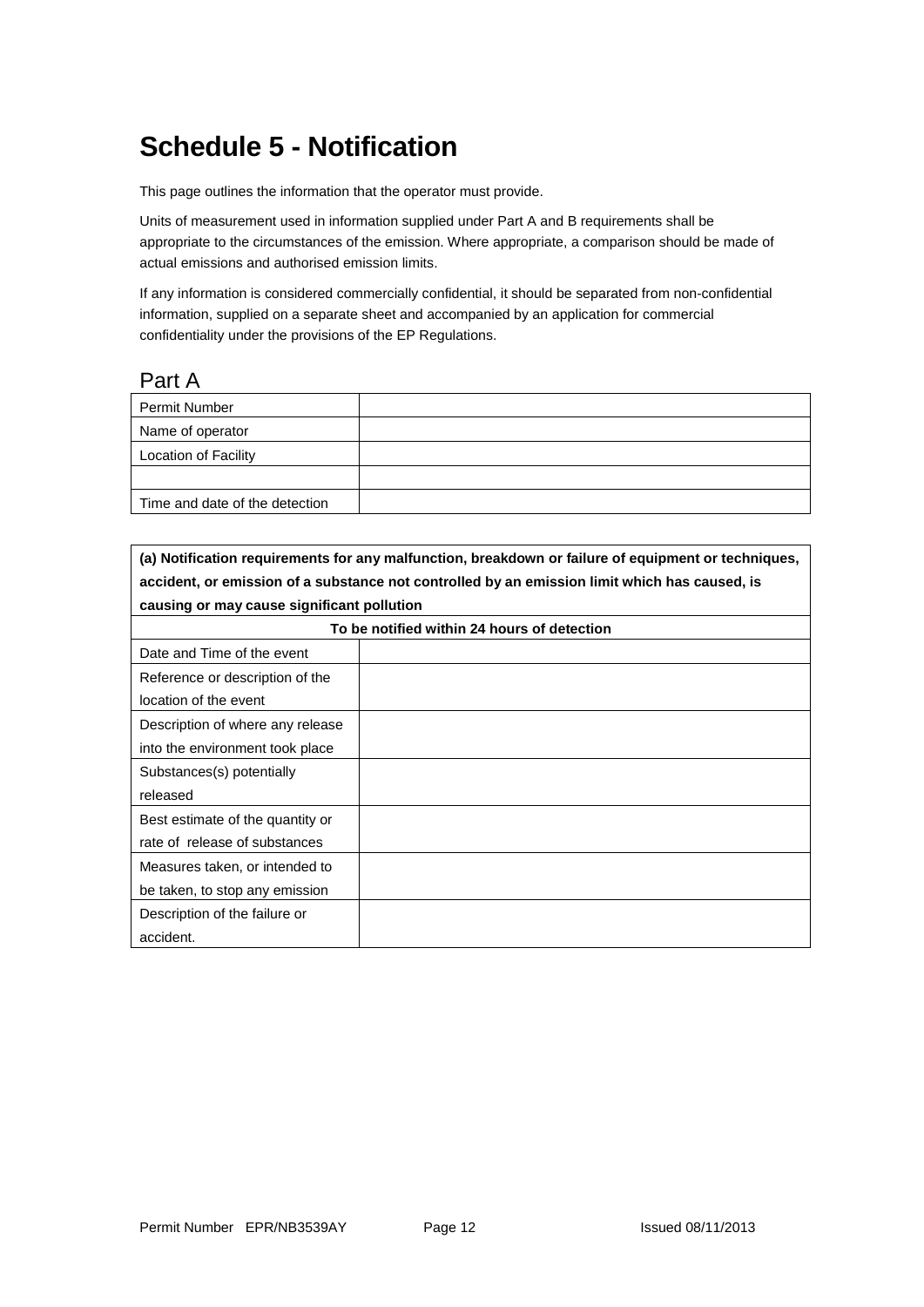| (b) Notification requirements for the breach of a limit                      |  |  |
|------------------------------------------------------------------------------|--|--|
| To be notified within 24 hours of detection unless otherwise specified below |  |  |
| Emission point reference/ source                                             |  |  |
| Parameter(s)                                                                 |  |  |
| Limit                                                                        |  |  |
| Measured value and uncertainty                                               |  |  |
| Date and time of monitoring                                                  |  |  |
| Measures taken, or intended to                                               |  |  |
| be taken, to stop the emission                                               |  |  |

| Time periods for notification following detection of a breach of a limit |                            |
|--------------------------------------------------------------------------|----------------------------|
| <b>Parameter</b>                                                         | <b>Notification period</b> |
|                                                                          |                            |
|                                                                          |                            |

| (c) Notification requirements for the detection of any significant adverse environmental effect |  |
|-------------------------------------------------------------------------------------------------|--|
| To be notified within 24 hours of detection                                                     |  |
| Description of where the effect on                                                              |  |
| the environment was detected                                                                    |  |
| Substances(s) detected                                                                          |  |
| Concentrations of substances                                                                    |  |
| detected                                                                                        |  |
| Date of monitoring/sampling                                                                     |  |

# Part B to be supplied as soon as practicable

| Any more accurate information on the matters for     |  |
|------------------------------------------------------|--|
| notification under Part A.                           |  |
| Measures taken, or intended to be taken, to          |  |
| prevent a recurrence of the incident                 |  |
| Measures taken, or intended to be taken, to rectify, |  |
| limit or prevent any pollution of the environment    |  |
| which has been or may be caused by the emission      |  |
| The dates of any unauthorised emissions from the     |  |
| facility in the preceding 24 months.                 |  |

| Name*       |  |
|-------------|--|
| Post        |  |
| Signature   |  |
| <b>Date</b> |  |

\* authorised to sign on behalf of the operator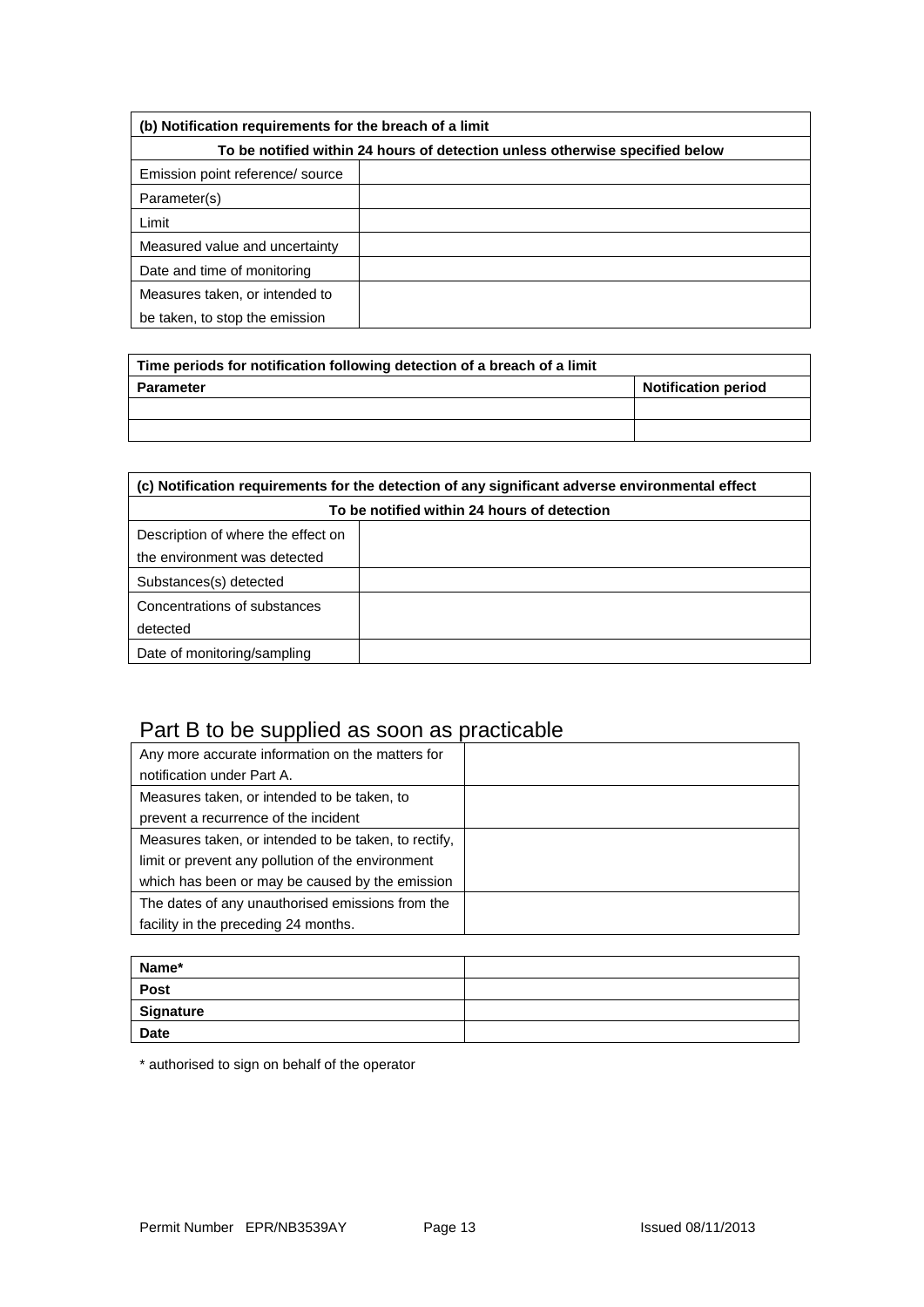## **Schedule 6 - Interpretation**

*"accident"* means an accident that may result in pollution.

*"application"* means the application for this permit, together with any additional information supplied by the operator as part of the application and any response to a notice served under Schedule 5 to the EP Regulations.

*"authorised officer"* means any person authorised by the Environment Agency under section 108(1) of The Environment Act 1995 to exercise, in accordance with the terms of any such authorisation, any power specified in section 108(4) of that Act*.*

*"building"* means a construction that has the objective of providing sheltering cover and minimising emissions of noise, particulate matter, odour and litter.

*"construction work"* means the carrying out of any building, civil engineering or engineering work and includes the building, alteration, conversion, repair, upkeep or other maintenance of a structure and the preparation of a site for an intended structure. It includes drainage works. This does not include land restoration or reclamation.

*"emissions to land"* includes emissions to groundwater.

*"EP Regulations"* means The Environmental Permitting (England and Wales) Regulations SI 2010 No.675 and words and expressions used in this permit which are also used in the Regulations have the same meanings as in those Regulations.

*"emissions of substances not controlled by emission limits"* means emissions of substances to air, water or land from the activities, either from the emission points specified in schedule 3 or from other localised or diffuse sources, which are not controlled by an emission or background concentration limit**.**.

*"groundwater"* means all water, which is below the surface of the ground in the saturation zone and in direct contact with the ground or subsoil.

*"MCERTS"* means the Environment Agency's Monitoring Certification Scheme*.*

*"pollution"* means emissions as a result of human activity which may—

(a) be harmful to human health or the quality of the environment,

(b) cause offence to a human sense,

(c) result in damage to material property, or

(d) impair or interfere with amenities and other legitimate uses of the environment.

*"hazardous waste"* has the meaning given in the Hazardous Waste (England and Wales) Regulations 2005 No.894, the Hazardous Waste (Wales) Regulations 2005 No. 1806 (W.138), the List of Wastes (England) Regulations 2005 No.895 and the List of Wastes (Wales) Regulations 2005 No. 1820 (W.148).

*"quarter"* means a calendar year quarter commencing on 1 January, 1 April, 1 July or 1 October.

*"R*" means a recovery operation provided for in Annex IIB to Directive 2006/12/EC of the European Parliament and of the Council of 5 April 2006 on Waste.

*"secure storage"* means storage where waste cannot escape and members of the public do not have access to it.

*"Waste code"* means the six digit code referable to a type of waste in accordance with the List of Wastes (England)Regulations 2005, or List of Wastes (Wales) Regulations 2005, as appropriate, and in relation to hazardous waste, includes the asterisk.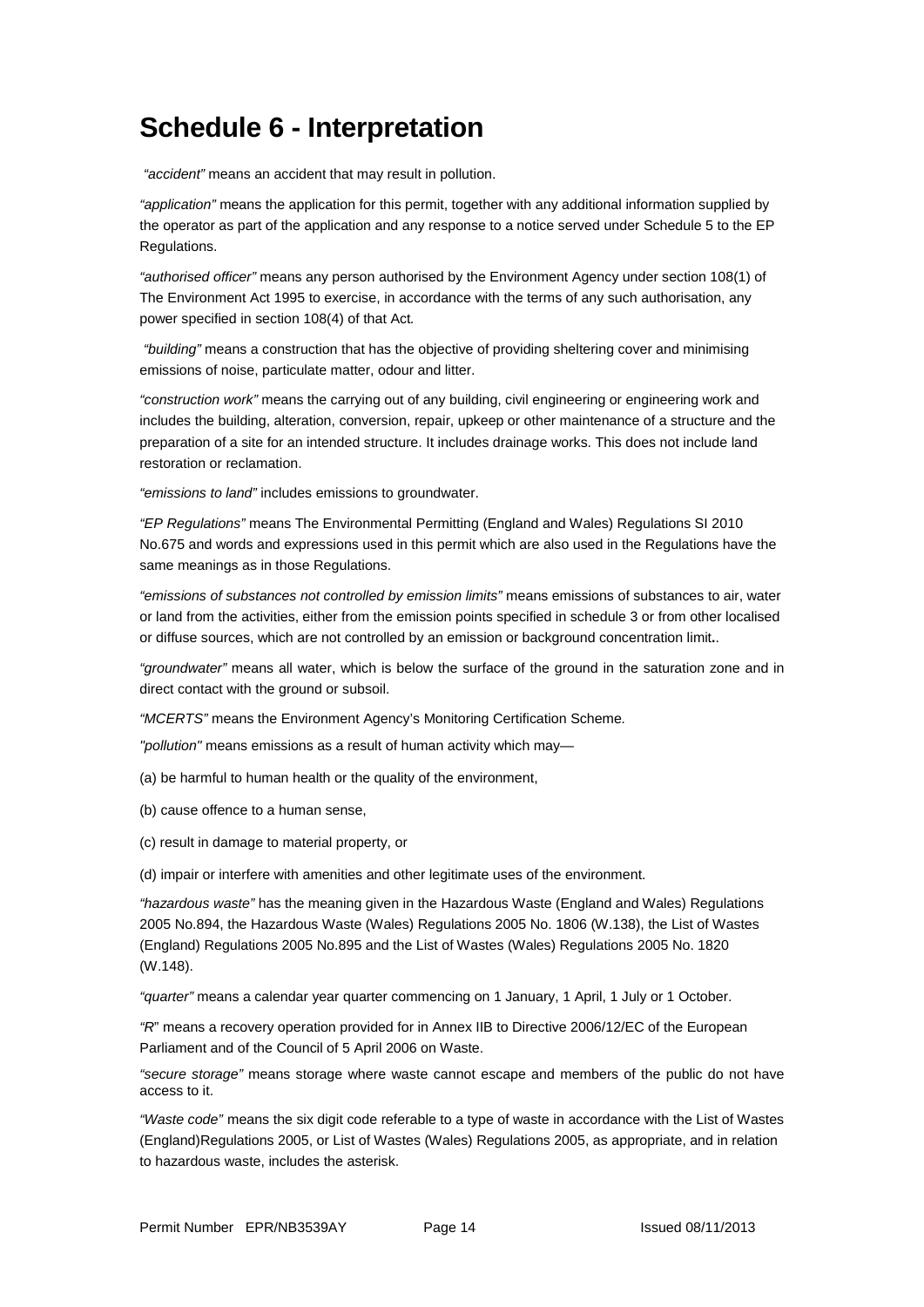*"Waste Framework Directive" or "WFD"* means Waste Framework Directive 2008/98/EC of the European Parliament and of the Council on waste.

"year" means calendar year ending 31 December.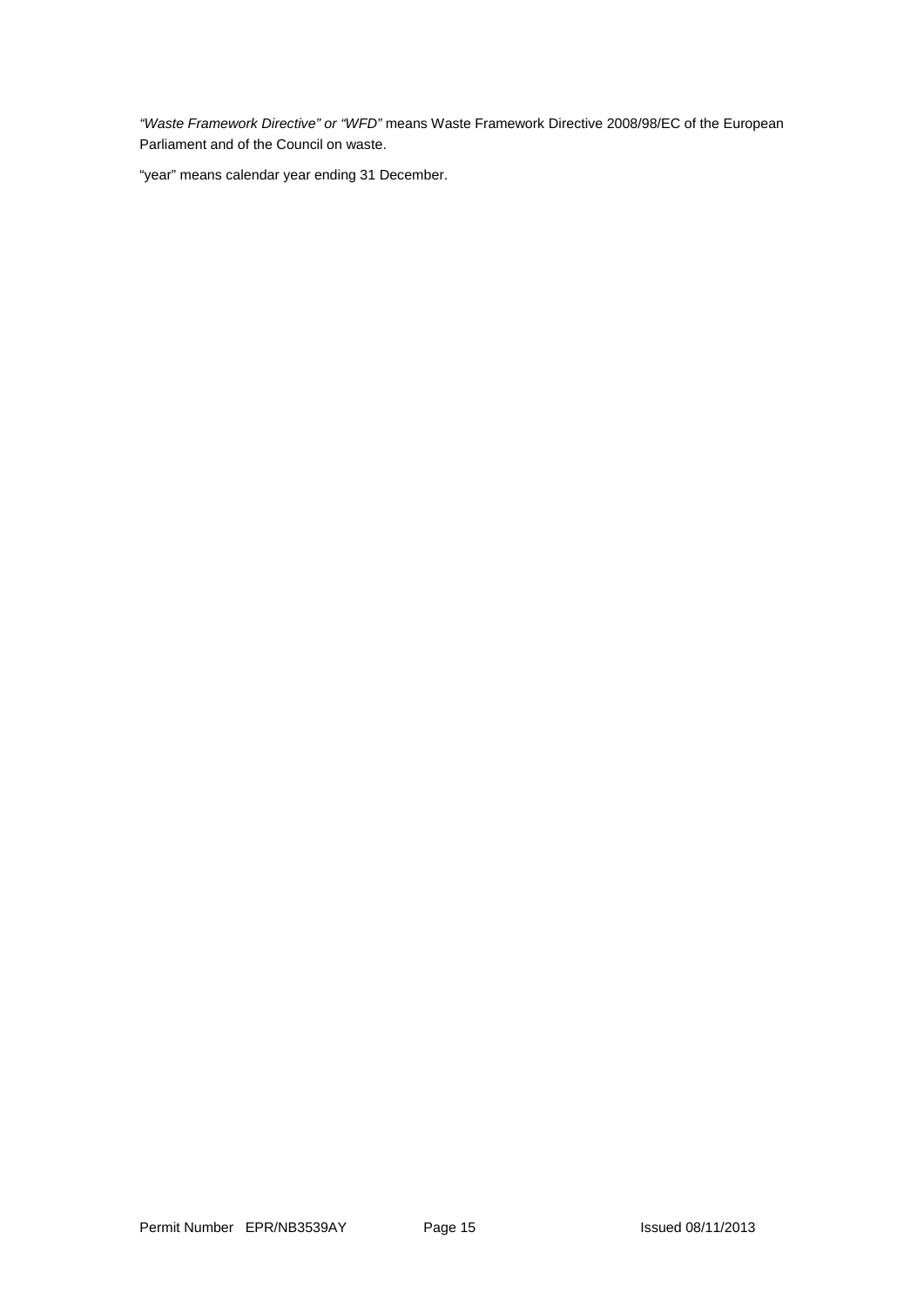# **Schedule 7 - Site plan**